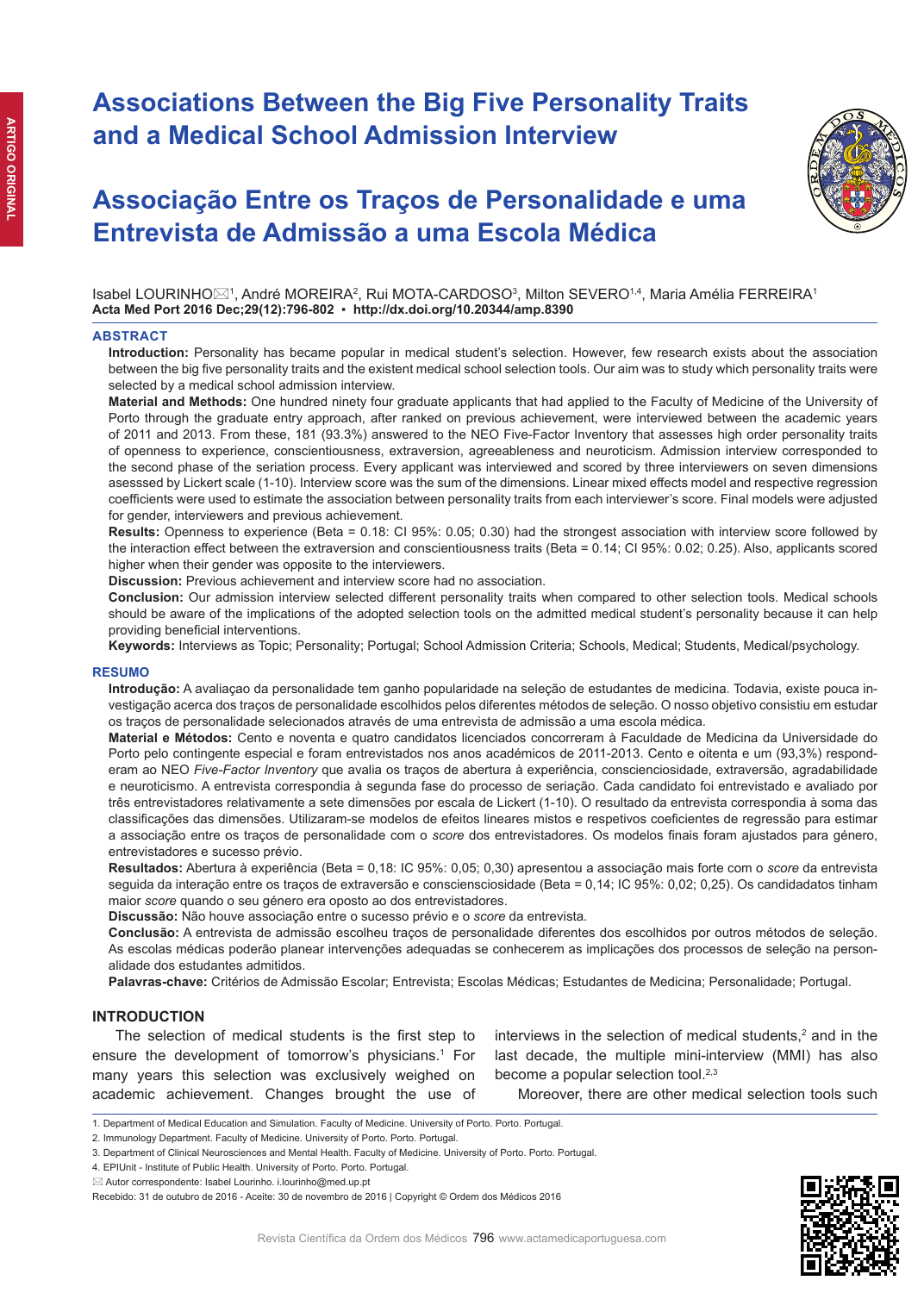as references, personal statements, letters of intent, essays and/or situational judgement tests<sup>2</sup> – some of which aim to select other non-academic characteristics. The assessment of personal attributes has had more followers in recent years<sup>4-6</sup> and the inclusion of personality and emotional intelligence (as selection tools) has been under much debate.7,8 Nowadays, personality assessment has been at the forefront<sup>8,9</sup> of medical selection criteria and the same is true of other career areas such as business or commerce.<sup>8</sup> It is currently possible to assess personality with intruments such as the NEO Personality Inventory (NEO PI-r), which is increasingly used in medical education. $6-8$  This instrument is available for the assessment of the five-factor model (FFM) that comprises the broad trait dimensions of openness to experience, conscientiousness, extraversion, agreeableness, neuroticism and their more specific facets as one of the most widely accepted taxonomic structures of personality.<sup>10</sup> This model provides a framework of informed personality research in organisational studies<sup>11</sup> due to its ability to predict the performance of individuals in different occupational settings $12$  mostly because of the conscientiousness trait suggested as being the most consistent trait in predicting good work outcomes across different contexts.<sup>11</sup> A review of personality and medical education has also emphasised the conscientiousness trait as a significant long term success predictor in medical training.<sup>13</sup>

Personality can be assessed directly by self-report personality tests but it has been shown that applicants can fake on personality self-report tests.<sup>14</sup> Or we can study which are the personality traits that are selected by the existing selection tools. In the medical education field, the existing studies about who is being selected for medical schools have relied mostly on written tests or academic achievements and more recently on MMI. In these studies, results show the positive effect of the 'conscientiousness' and of the 'extraversion' traits<sup>15,16</sup> in the selection score, but it is still unknown which traits are selected during other interview methods in the selection of medical students.

At the Faculty of Medicine of the University of Porto (FMUP), the graduate entry approach comprised for some years, a two-phase selection process: previous achievement and an admission interview. The first phase of the seriation process ranked applicants based on their previous achievement once it has been showed that previous achievement predicts posterior achievement.<sup>2,17,18</sup> Neverthless, it isn't absolutely certain that high achievers have other important attributes that are needed from the very beginning.<sup>2</sup> In this context, FMUP's selection committee decided to hold an admission interview in order to pursue other personal characteristics of the admitted applicants. And from among the available selection tools, only two require the existence of external examiners: interviews and MMI. We opted by the admission interview because 1) it is one of the most common medical selection measures highly valued by admission committees $2,19$  and by interviewers<sup>2</sup>; 2) there was no validation of either of the

two tools at the time; 3) FMUP had institutional policies of cost containment and MMI could lead to higher costs.20 Furthermore, it is important to mention that there have been several attempts to increase the reliability and validity of interviews<sup>21</sup> by establishing a more structured format<sup>22,23</sup> and by providing interviewers with specific training,<sup>24</sup> which was taken into account in our admission interview design and implementation. Therefore, this study aimed to assess which personality traits were selected by a medical school admission interview.

## **MATERIAL AND METHODS**

## **Context**

Since the academic year of 2007/2008, Portuguese medical schools, besides secondary school-leaver entrants, also started to have a graduate entry mode. Every Portuguese medical school has its own criteria for the admission of graduates, and at FMUP secondary school leavers have 245 places avalailable per year and the graduate entry approach has 37 places. In addition, FMUP's graduate admission scheme, at the time of this stidy was a two-phase selection process that comprised previous achievement and an admission interview.

## **Seriation process of the graduate entry mode at FMUP**

Phase one (P1) was associated with previous achievement and applicants were ranked in descending order compared to their average grades obtained in national examinations at the end of secondary education in the subjects of Mathematics, Chemistry and Biology.

The 74 applicants with the highest averages become eligible for phase two  $(P2)$  – the admission interview  $(N =$ 74 corresponds to twice the number of places available for this entry mode). If the main goal of the first phase was to sort among the highest achievers, the admission interview aimed to select other personal characteristics that go beyond academic success.

In the years of 2011, 2012 and 2013, 309 graduate applicants applied to FMUP, a total of 194 were interviewed and 94 were admitted as medical students.

## **Personality traits**

Personality traits were assessed through the short version of the NEO Personality Inventory (NEO-PI-R), which is called NEO Five-Factor Inventory (NEO-FFI). This 60-item, multiple-choice questionnaire evaluates the five main dimensions of personality: openness to experience, conscientiousness, extraversion, agreeableness and neuroticism in a five-point Likert scale that ranges from 0 (strongly disagree) to 4 (strongly agree). Additionally, the NEO-FFI has already been validated on the Portuguese population.25

This assessment ocurred during the application period to FMUP (April 2011, April 2012 and April 2013) and every applicant was asked to participate in the study. They were informed that their collaboration would not have any consequences on the selection process and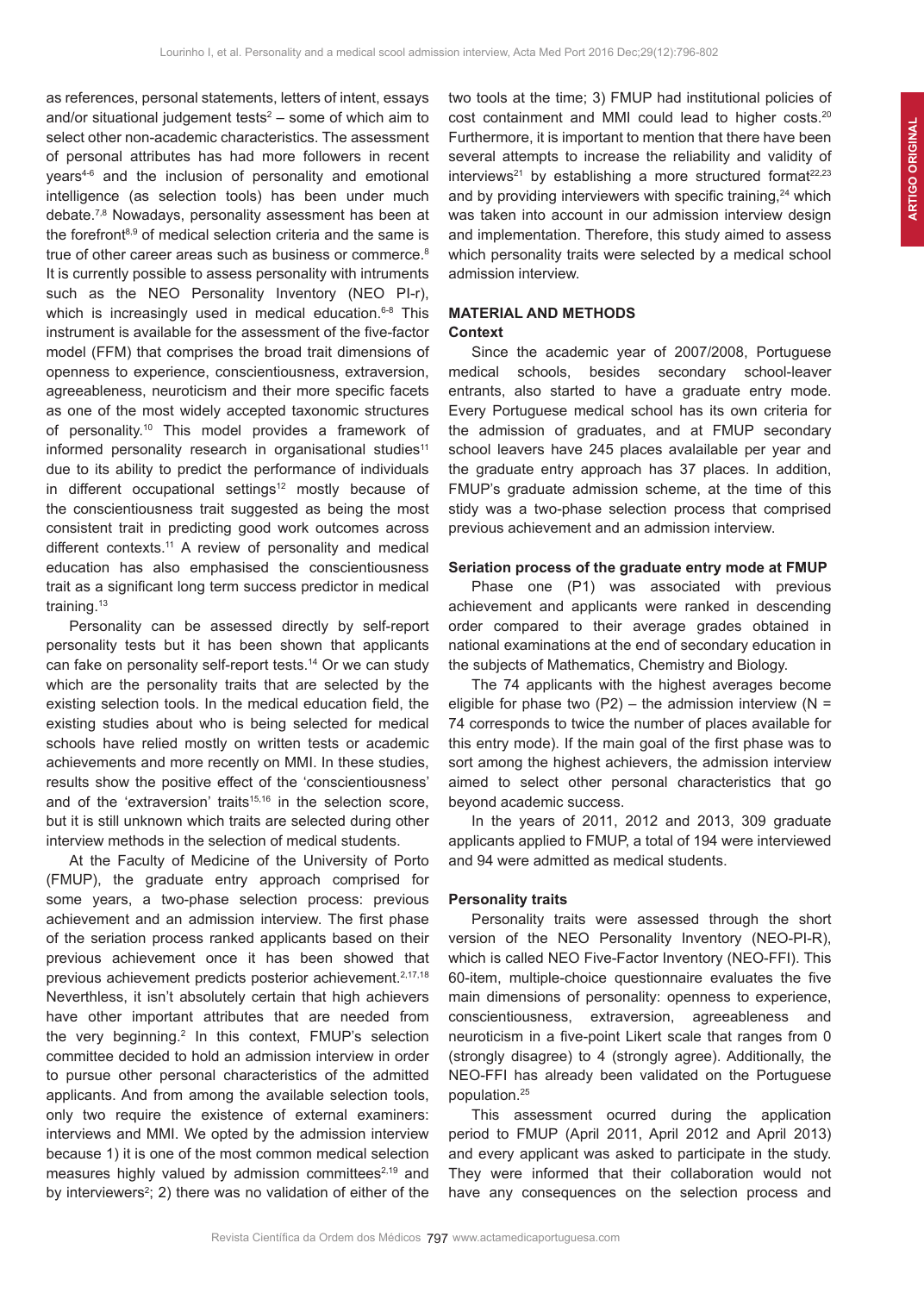that the selection committee would not have acess to their information. Therefore, participants voluntarily completed this personality measure (as part of a larger psychometric battery). Questionnaires were sent to the applicants by e-mail and they had two weeks to answer the questions in their own time (unsupervised).

#### **Admission interview**

Admission interview (AI) refers to the second phase of the seriation process, which entailed the adoption of, between the years of 2011 and 2013, a fixed panel interview format made up of three interviewers.

Interviewer 1 was a male and was aged 38 during the first year of interviewing. Interviewer 2 was a 30 yearold female and Interviewer 3 was a 57 year-old female. Interviewer 2 was a clinical psychologist and interviewers 1 and 3 were medical doctors and held a position in basic sciences at FMUP. All of the interviewers had selection experience in both postgraduate admissions and at other Portuguese medical schools.

The interview script and the methodologies to be used were developed by the interviewers in colaboration with a Human Resources consulting company. Consequently, an "Interviewer's Manual" was produced and interviewers were trained before participating.

The interview had seven general dimensions: 'Motivations to study medicine', 'Scientific and medical culture', 'Academic or professional routes and other developed activities', 'Humanistic culture', 'Career transition', 'Time and stress management' and 'Overall performance in the interview'. Every dimension was given a score by the three interviewers with the use of a Likert scale (1 to 10 range). Accordingly, interviewers had to score every applicant on each dimension with the following scale: (1-2) totally inappropriate, (3-4) inappropriate, (5-6) sufficient, (7- 8) above average and (9-10) outstanding.

Naturally, every dimension was previously clearly defined, which included characteristics and job competencies that would be needed for someone to be proficient as a medical student and as a physician. A pool of questions was designed for every dimension and interviewers participated equally in the interview process by asking three questions per dimension.

To ensure greater evaluation objectiveness and transparency, assessment guidelines were made available for the interviewers. These guidelines had general rating indicators such as: level of preparation for the interview, critical thinking, communication skills and emotional control. Further to these competencies that should be demonstrated in all of the answers, there were other specific rating indicators. Hence, for example, regarding the 'Scientific and medical culture' dimension, applicants who had shown to know Portugal's strategic plan for health and were able to freely dicuss it would have a better score. The assessment occurred throughout the interview process or imediatelly after it, was done individually and interviewers were not

allowed to exchange any infomation about the applicant's performance. Likewise, interviewers had no access to application forms and interviews lasted between thirty to forty minutes. Additionally, interviewers had to answer an extra question that did not contribute to the interview's score: 'Should this applicant be admitted to FMUP?' – a research question designed to study the internal validity of the AI.

#### **Participants**

This study considered the applicants that were interviewed and that had completed the NEO-FFI during their application to FMUP. There was a total of 181 participants which represented 93.29% of the total population interviewed (n = 194).

Furthermore, this study was reviewed and had the approval of the Ethics Committee of the Faculty of Medicine of the University of Porto/S. João Hospital Centre (public corporation); participants provided their written informed consent to participate in this study and were fully aware that this collaboration would not have any consequences on the selection process or beyond (in case of admittance to FMUP).

#### **Data analysis**

To study the reliability of the AI, the variance components of applicants, dimensions and interviewers were estimated and the absolute reliability of the AI was calculated.

The variance components were estimated using a random effect model with random effect by applicant, dimension and interviewers as well as all of the possible two-way interaction effects.

Conjointly, in order to reach a reliability of 0.7, the optimum number of interviewers and dimensions were studied.

The score of each interviewer was calculated as being the sum of the seven dimensions.

What is more, a linear mixed effects model with a random effect by applicant to estimate the association between personality traits and each interviewer's score was used. The Beta coefficients from the mixed effects model were used to estimate the association between the score of the interviewer and the five personality traits.

All of the quantitative variables in the model (applicants' score, personality traits and the 'should be admitted' question) were standardised.

Final models were adjusted for gender, interviewer and for previous achivement. Other applicants' personal characteristics, such as age, ethnicity, marital status, parents' qualifications or the application year were also studied, but did not influence the final score of the interview (data not shown).

The quantitative variables like personality traits and previous achievement were standardised in order to compare the effect between variables.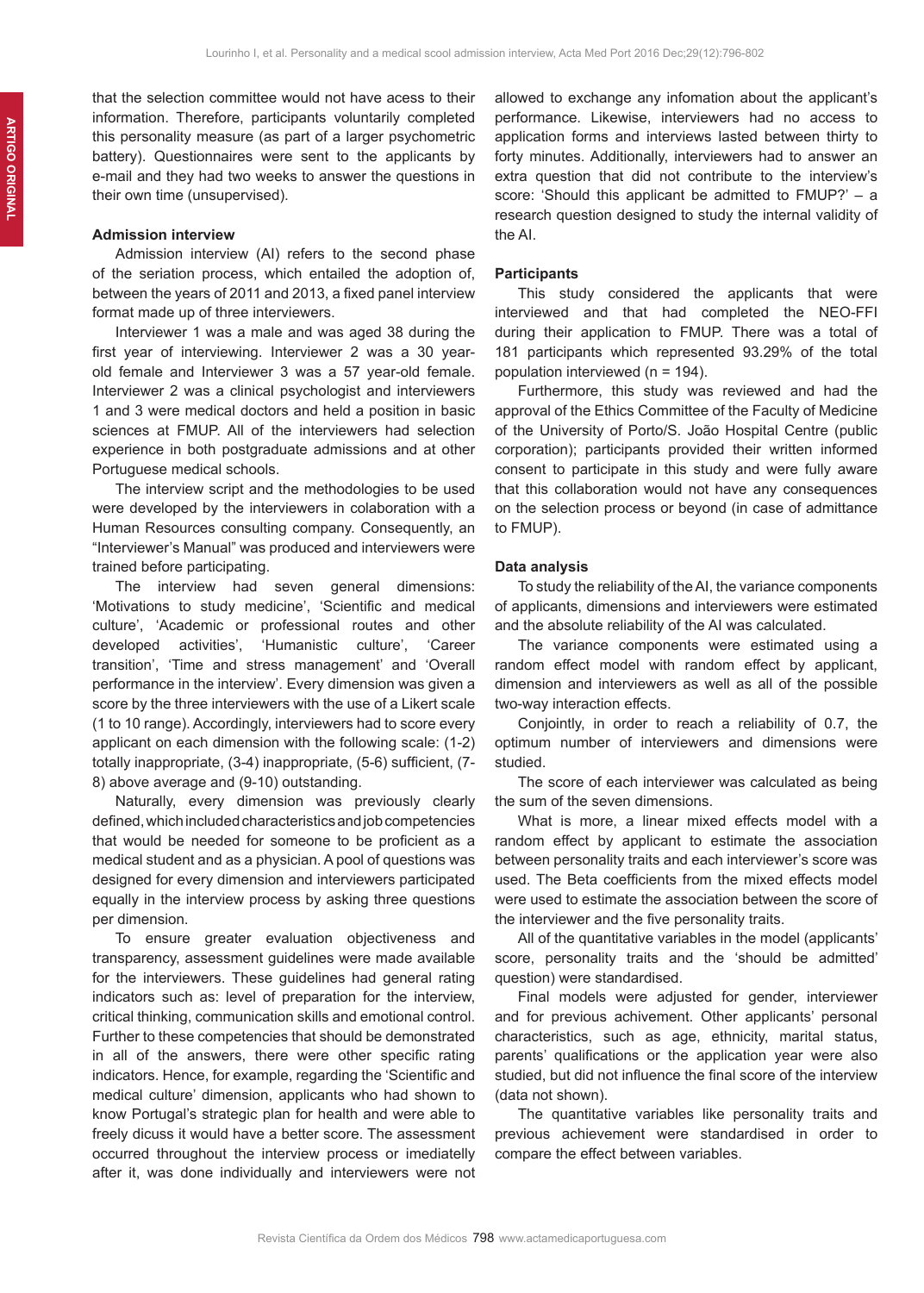#### Table 1 - Components of variance of the admission interview

|                                    | n    | Variance | <b>SD</b> | % total variance |
|------------------------------------|------|----------|-----------|------------------|
| Applicants                         | 194  | 0.847    | 0.920     | 30.0             |
| <b>Dimensions</b>                  |      | 0.299    | 0.547     | 10.6             |
| <b>Interviewers</b>                | 3    | 0.024    | 0.154     | 0.8              |
| Applicants x Dimensions            | 1321 | 0.165    | 0.406     | 5.8              |
| Applicants x Interviewers          | 565  | 0.576    | 0.758     | 20.4             |
| Dimensions x Interviewers          | 15   | 0.122    | 0.349     | 4.3              |
| Residual $(D \times I \times A)^*$ | 4072 | 0.794    | 0.891     | 28.1             |

\*A: Applicants; I: Interviewers; D: Dimensions

## **RESULTS**

#### **Characterisation of the participants**

From the 181 participants, 39 were men (21.5%) and 142 were women (78.5%); the majority were single (80.7%) and the mean age was  $27.28$  ( $\pm$  3.46). The participants were all white and with the exception of a Brazilian applicant, everyone else (99.4%) was Portuguese.

In terms of the education level of the participants' parents, the interquartile range varied from incomplete secondary education to PhD holders. Most of the respondents' parents were employed, 60.0% (mother) and 59.4% (father), respectively.

## **Reliability of admission interview**

Table 1 shows that the main source of variance in the AI were the applicants (30.0%), and it demonstrates that most of the variability in the assessment was due to differences between applicants. This was as expected considering that the purpose of the interviews was to differentiate applicants. The second main source of variance (20.4%) was the interaction 'Applicants x Interviewers' that shows that some applicants do better or worse with specific interviewers. The remaining components together explain 21.5% of the variability of the final score interview. Finally, the residual percentage (28.1%) was considerable in comparison to



Figure 1 – Reliability coefficient according to the number of questions and number of interviewers

the remaining sources of variance, which means that other sources of variance exist and are worthy of identification.

The absolute reliability of this interview with seven dimensions and executed by three interviewers was 0.73.

However, it was also possible to estimate that the cutpoint of 0.7 of reliability of this interview could be achieved by keeping the same number of interviewers and reducing the number of dimensions to a maximum of five (Fig. 1).

#### **Personality traits and admission interview**

The openness to experience trait was positively associated with the final score of the AI (Beta = 0.18: CI 95%: 0.05; 0.30) (Table 2, Model 1). Moreover, a positive interaction between extraversion and conscientiousness traits and the final score of the AI was also obvious (Beta = 0.14; CI 95%: 0.02; 0.25) (Table 2, Model 1).

Concerning the other personality traits, no significant associations with the final score of the AI was demonstrated (Table 2, Model 1).

Gender differences were visible in the interview's scoring. This is, when the gender of the applicants was opposite to that of the interviewers, applicants had higher scores (gender of applicants: interviewers) (Table 2, Model 1).

After adjusting the research question 'Should this applicant be admitted to FMUP?', the same personality traits remain significant. Notwithstanding, the effect of openness to experience and the extraversion and conscientiousness interaction effect decreased approximately 50%. This research question showed a strong association with the final score of the AI (Beta = 0.61; CI 95%: 0.55; 0.68).

Previous achievement did not show a significant association with the final score of the AI (Table 2, Model 1).

#### **DISCUSSION**

There was no association between the final score of the AI and previous achievement, showing that our AI measures different personal attributes when compared with a selection tool exclusively based on achievement. This was the expectation once our admission interview explicitly aimed selecting other personal characteristics. Regarding what personality traits were selected by the AI, results show a strong association with the open-ness to experience trait, followed by the interaction effect between the extraversion and conscientiousness traits. Openess to experience is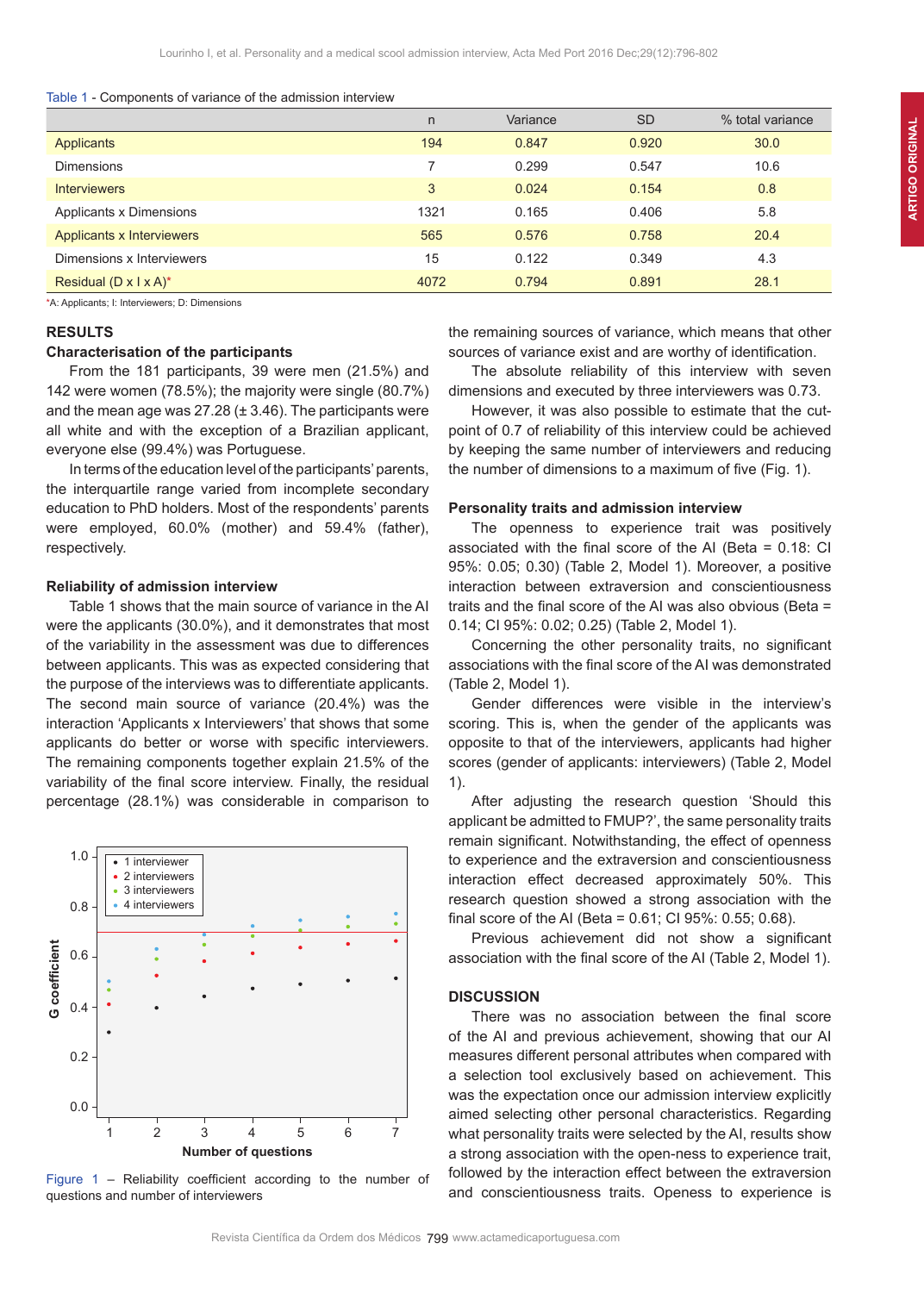#### Table 2 - Mixed effects models with random effect by applicant for the standardised score of the interviewers

|                                              | Model 1                 | Model 2                  |  |
|----------------------------------------------|-------------------------|--------------------------|--|
| <b>Applicants' Gender</b>                    | $\beta$ (CI 95%)        | $\beta$ (CI 95%)         |  |
| Female                                       | <b>Ref</b>              | Ref                      |  |
| Male                                         | $-0.20$ $(-0.55; 0.16)$ | $-0.10$ $(-0.22; 0.02)$  |  |
| <b>Interviewers</b>                          |                         |                          |  |
| 1                                            | Ref                     | Ref                      |  |
| 2                                            | 0.22(0.07; 0.37)        | $-0.24$ $(-0.49;0.02)$   |  |
| 3                                            | 0.15(0.00; 0.30)        | $0.07$ (-0.08; 0.22)     |  |
| <b>Applicants's Gender: Interviewers</b>     |                         |                          |  |
| Male Applicants: Interviewer 1               | Ref                     |                          |  |
| Male Applicants: Interviewer 2               | 0.34(0.02; 0.66)        | 0.32(0.01; 0.63)         |  |
| Male Applicants: Interviewer 3               | 0.65(0.33; 0.97)        | 0.44(0.12; 0.75)         |  |
| <b>Academic Achievements</b>                 |                         |                          |  |
| Biology                                      | $-0.02$ $(-0.16; 0.12)$ | $-0.05$ $(-0.14; 0.03)$  |  |
| <b>Mathematics</b>                           | $-0.04$ $(-0.16; 0.09)$ | $-0.03$ $(-0.10; 0.04)$  |  |
| Chemistry                                    | $-0.03$ $(-0.18; 0.11)$ | $-0.02$ $(-0.11; 0.06)$  |  |
| <b>Personality Traits</b>                    |                         |                          |  |
| Neuroticism <sup>1</sup>                     | $-0.02$ $(-0.16; 0.12)$ | $0.01 (-0.07; 0.09)$     |  |
| Extraversion <sup>1</sup>                    | $0.07 (-0.07; 021)$     | $0.03$ (-0.05; 0.12)     |  |
| Openness to experience <sup>1</sup>          | 0.18(0.05; 0.30)        | 0.08(0.01; 0.16)         |  |
| Agreebleness <sup>1</sup>                    | $-0.04$ $(-0.19; 0.10)$ | $0.02$ (-0.07; 0.10)     |  |
| Conscientiousness <sup>1</sup>               | $-0.12$ $(-0.26; 0.02)$ | $-0.10$ $(-0.18; -0.01)$ |  |
| Extraversion: Conscientiousness <sup>1</sup> | 0.14(0.02; 0.25)        | 0.09(0.02; 0.15)         |  |
| 'Should this applicant be admitted to FMUP?' |                         | 0.61(0.55; 0.68)         |  |

Model 1: Adjusted for all the variables in the table with the exception of 'Should this applicant be admitted to FMUP?'

Model 2: Adjusted for all the variables in the table;

<sup>1</sup> The variables were standardised

linked with creativity and divergent thinking,<sup>26</sup> with being imaginative,<sup>27</sup> flexible, inclined towards new ideas<sup>28</sup> and with being more empathetic,<sup>29,30</sup> which can be advantageous in academic and/or work performance metrics (clerkship evaluations, patient care) of future physicians. This result is different when compared with studies on MMI where extraversion is the trait that has the major effect. It is possible that high scores in the openness to experience trait and high scores in the AI are due to the assessment guidelines that valued either critical thinking either original and spontaneous answers. Thus, these competencies can be easily expressed for those who tend to adopt different perspective-taking, i.e. high in openness to experience.<sup>31</sup>

Results also show an interaction between interview scores and the extraversion and conscientiousness traits. Once again, these are different results when compared with MMI<sup>15,16</sup> because during the AI applicants had to be, simultaneously, high-extravert and high-conscientious. If high extraverts tend to be sociable and energetic, $32$ they can also lose status over time.<sup>33</sup> High scorers on conscientiousness are individuals that reveal to be responsible and industrious<sup>9,32</sup> and seem more likely to outperform others,<sup>11</sup> but being overly conscientious may compromise fast decision-making.<sup>34</sup> This result can be a

consequence of the amount of time that applicants had to spend with the three different interviewers at the same time, which can increase pressure but also provide interviewers a holistic understanding of the applicants. Subsequently, if on the one hand the most extravert applicants are impressive at the beginning due to their communication skills, as time passes, and when question complexity increases, they must clearly evidence knowledge. On the other hand, having the required knowledge is not enough if they are not able to express themselves clearly. Thence, the AI can be seen as an advantage when compared with other selection tools in which eight minutes is the maximum amount of time that examiners and interviewees can spend together.<sup>35</sup> This is so because it is easier to 'keep the mask on' when there is less interaction time. Inclusively, lengthening station duration has already been recommended for MMI.36,37

In any case, it is important to mention that these characteristics were observed in a group of participants that had already been pre-selected based on their previous achievement.

Although the focus of this study was on the personality of the applicants, it is not possible to ignore the fact that the personality of the interviewers can also affect the final score had in the interviews. This happened, for example, with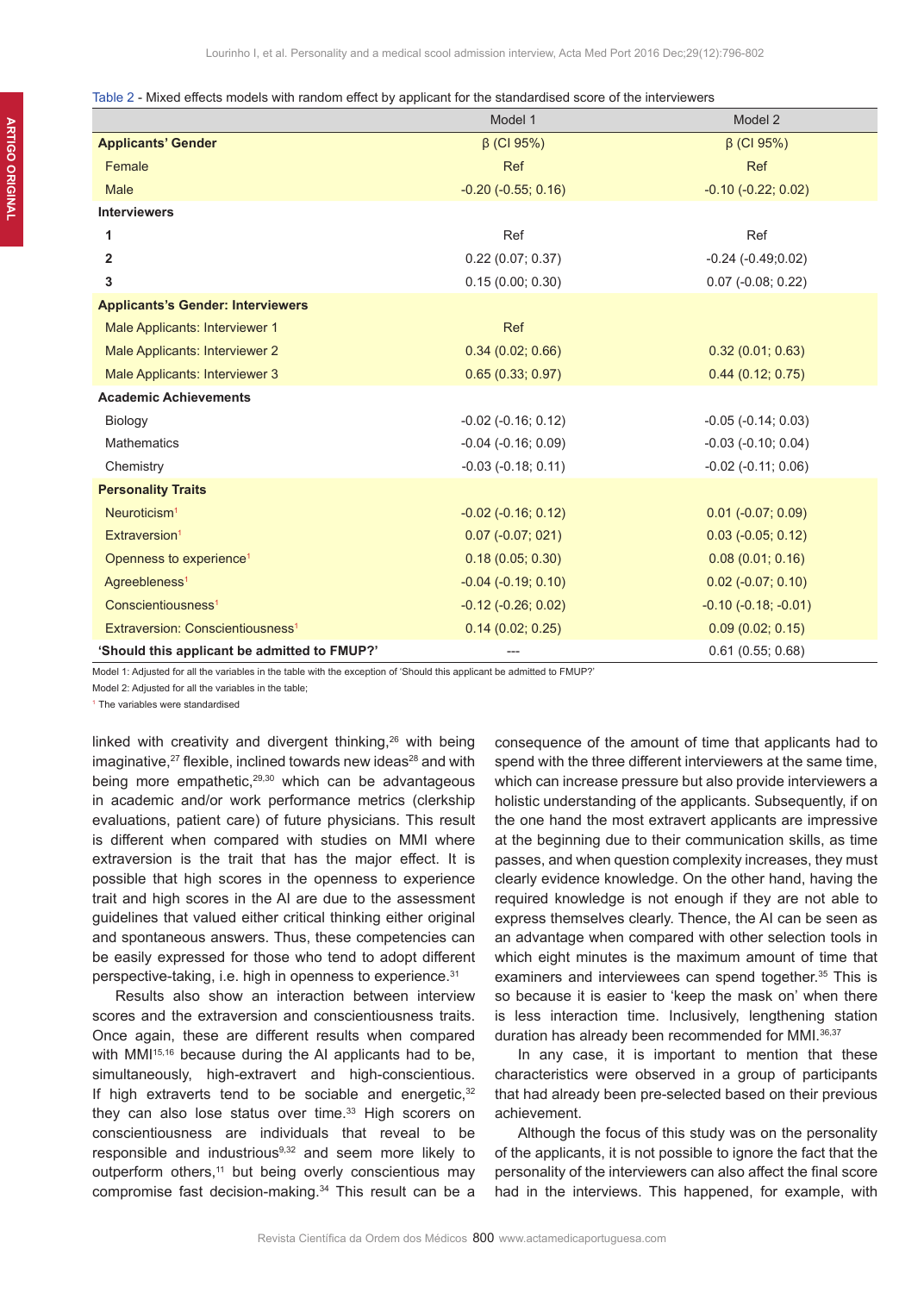gender. Results show that gender influences the final score of the AI. We found that when the gender of the applicants was different from that of the interviewers' they had a higher interview score. In some studies women applicants were scored lower than men by both male and female interviewers,38 and in other studies female applicants were scored higher than male applicants during the interview process.<sup>39</sup> This finding has an important implication as it addresses the need to have more studies on the impact of gender on selection, but mainly on how to build assessment committees and improve methodologies that involve external examiners such as interviews and MMI.

A possible limitation of this study could be the reliability and validity of the AI. Still, the AI on which this study was based showed similar reliability with previous MMI studies. In actual fact, whilst overall reliability in interviews for the selection of medical students tends to be poor, $4,21,24$  this study showed a good reliability (0.73) in consonance with other results.<sup>23</sup> Furthermore, a good reliability of the MMI was established with a median reliability of  $0.73^{36}$  and a recent systematic review about the MMI for student selection in health professions still in training reported a moderate to high reliability, with Cronbach's alpha = 0.69 an G-coefficient  $= 0.55 - 0.72<sup>40</sup>$  Moreover, this finding can be associated with the colaboration of a Human Resources consulting company that ensured that the design and implementation of the interviews was executed with attention to accuracy and detail. They oversaw, for example, the prior and clear understanding of the definition of the selection criteria for each dimension, the questions to be asked, the interview structure, the previous training of the interviewers and the assessment guidelines. In truth, this is not very different from the recommendations that were recently addressed to MMI,3,37,41 which highlight the importance of a careful and rigourous design. Equally, it is imperative to meet the need to align the vision and mission of medical schools with the students who are selected. In addition, this study shows that maintaining the same number of interviewers ( $n = 3$ ) and reducing the dimensions to be assessed to a maximum of five items, the mentioned AI would have identical reliability. Convincingly, results show the internal validity of the AI as its

## **REFERENCES**

- 1. Mahon KE, Henderson MK, Kirch DG. Selecting tomorrow's physicians: the key to the future health care workforce. Acad Med. 2013;88:1806-11.
- 2. Patterson F, Knight A, Dowell J, Nicholson S, Cousans F, Cleland J. How effective are selection methods in medical education? A systematic review. Med Educ. 2016;50:36-60.
- 3. Rees EL, Hawarden AW, Dent G, Hays R, Bates J, Hassell AB. Evidence regarding the utility of multiple mini-interview (MMI) for selection to undergraduate health programs: A BEME systematic review: BEME Guide No. 37. Med Teach. 2016:1-13.
- 4. Albanese MA, Snow MH, Skochelak SE, Huggett KN, Farrell PM. Assessing personal qualities in medical school admissions. Acad Med. 2003;78:313-21.
- 5. Mahon KE, Henderson MK, Kirch DG. Selecting tomorrow's physicians: the key to the future health care workforce. Acad Med. 2013;88:1806- 1811.
- 6. Patterson F, Zibarras L, Ashworth V. Situational judgement tests in medical education and training: Research, theory and practice: AMEE

final score was strongly related with the research question that interviewers had to answer.

This study's major limitation is the fact that it was conducted at only one medical school which could make it unclear as to whether these findings could be generalised to other settings. However, at least 12% of the applicants are common to other three Portuguese medical schools that have different selection criteria for the graduate entry mode, whereby there is confidence that, at the very least, these findings can be extrapolated to Portugal.

## **CONCLUSION**

In conclusion, this study shows that the executed AI is reliable and selects different personal traits when compared to other selection tools. If the selection of medical students is the first step to ensure the development of tomorrow's physicians,<sup>1</sup> medical schools should be aware of the implications of the adopted selection tools on the admitted medical student's personality. Also, we believe that the information gathered during the selection process can provide beneficial interventions.<sup>42</sup> Future research should focus on worthwhile correlations with selection tools and should provide clear, solid and practical clinical outcomes.

## **PROTECTION OF HUMANS AND ANIMALS & DATA CONFIDENTIALITY**

This study was reviewed and had the approval of the Ethics Committee of the Faculty of Medicine of the University of Porto/S. João Hospital Centre (public corporation); participants provided their written informed consent to participate in this study and were fully aware that this collaboration would not have any consequences on the selection process or beyond (in case of admittance to FMUP).

## **CONFLICTS OF INTEREST**

The authors declare that there are no conflicts of interest.

## **FUNDING SOURCES**

No subsidies or grants contributed to this work.

Guide No. 100. Med Teach. 2015:1-15.

- 7. Hojat M, Erdmann JB, Gonnella JS. Personality assessments and outcomes in medical education and the practice of medicine: AMEE Guide No. 79. Med Teach. 2013;35:e1267-301.
- 8. Prideaux D, Roberts C, Eva K, Centeno A, McCrorie P, McManus C, et al. Assessment for selection for the health care professions and specialty training: consensus statement and recommendations from the Ottawa 2010 Conference. Med Teach. 2011;33:215-23.
- 9. Ferguson E, James D, Madeley L. Factors associated with success in medical school: systematic review of the literature. BMJ. 2002;324:952- 7.
- 10. Costa PT, McCrae RR. The revised neo personality inventory (neo-pi-r). In: Boyle GJ, Matthews G, Saklofske DH, editors. The SAGE handbook of personality theory and assessment. London: SAGE Publications; 2008. p. 179-98.
- 11. Barrick MR, Mount MK, Judge TA. Personality and performance at the beginning of the new millennium: What do we know and where do we go